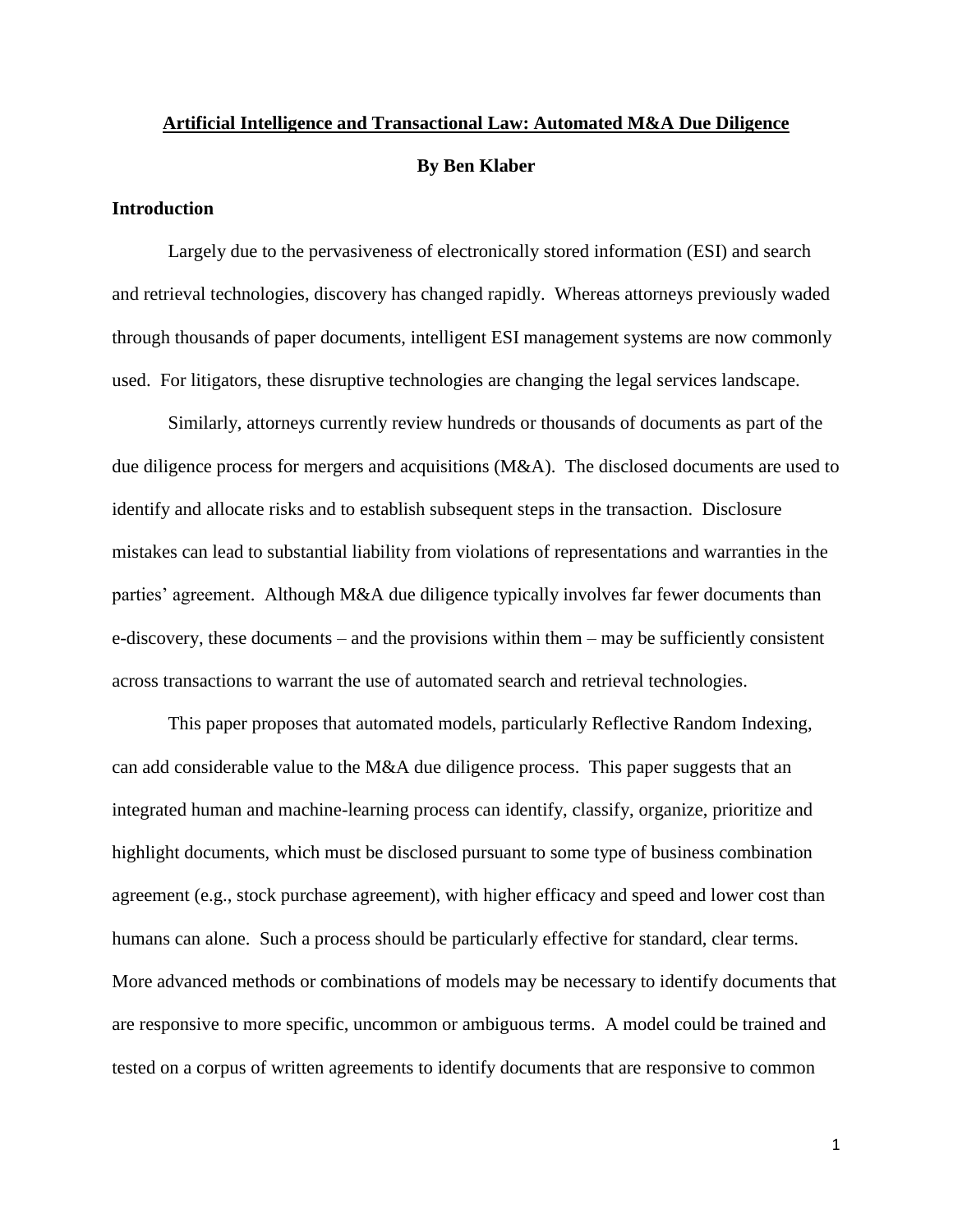M&A representations and warranties. Given the immense risks and legal costs involved in large M&A transactions, a model that leads to even modest improvements in due diligence efficacy and efficiency could prove to be a very valuable product.

#### **Due Diligence Process**

The primary objective of M&A due diligence is to identify potential problems with the transaction. The acquiring company (Acquirer) will want sufficient disclosure from the target company (Target) to allocate risk between the parties and to acquire a thorough understanding of the Target before taking over the business. Due diligence also guides the transaction.

Though circumstances vary considerably, the due diligence process for mergers and acquisitions typically proceeds as follows. After the parties sign a confidentiality agreement, the Target gathers potentially relevant company documents. This task can be very difficult because documents may be scattered across many locations, leading to important information being overlooked or difficult to find. The Target typically needs to digitize many physical documents.

Next, the Acquirer sends the Target a disclosure checklist of the types of documents and information that should be uploaded to a virtual data room. In response to the disclosure checklist, the Target sends documents to its outside counsel (Target's Counsel). Because of confidentiality and attorney-client privilege concerns, the Target's Counsel reviews the documents before they are uploaded to the data room. Other than managing such sensitive information, however, the Target's Counsel is not exceedingly cautious about disclosure at this stage in the process because no representations or warranties relating to the documents have been made. In fact, sophisticated clients often independently handle much of early due diligence.

Upon obtaining access, the Acquirer and its outside counsel review and analyze the documents to identify significant risks. There are two general categories of risks. First, there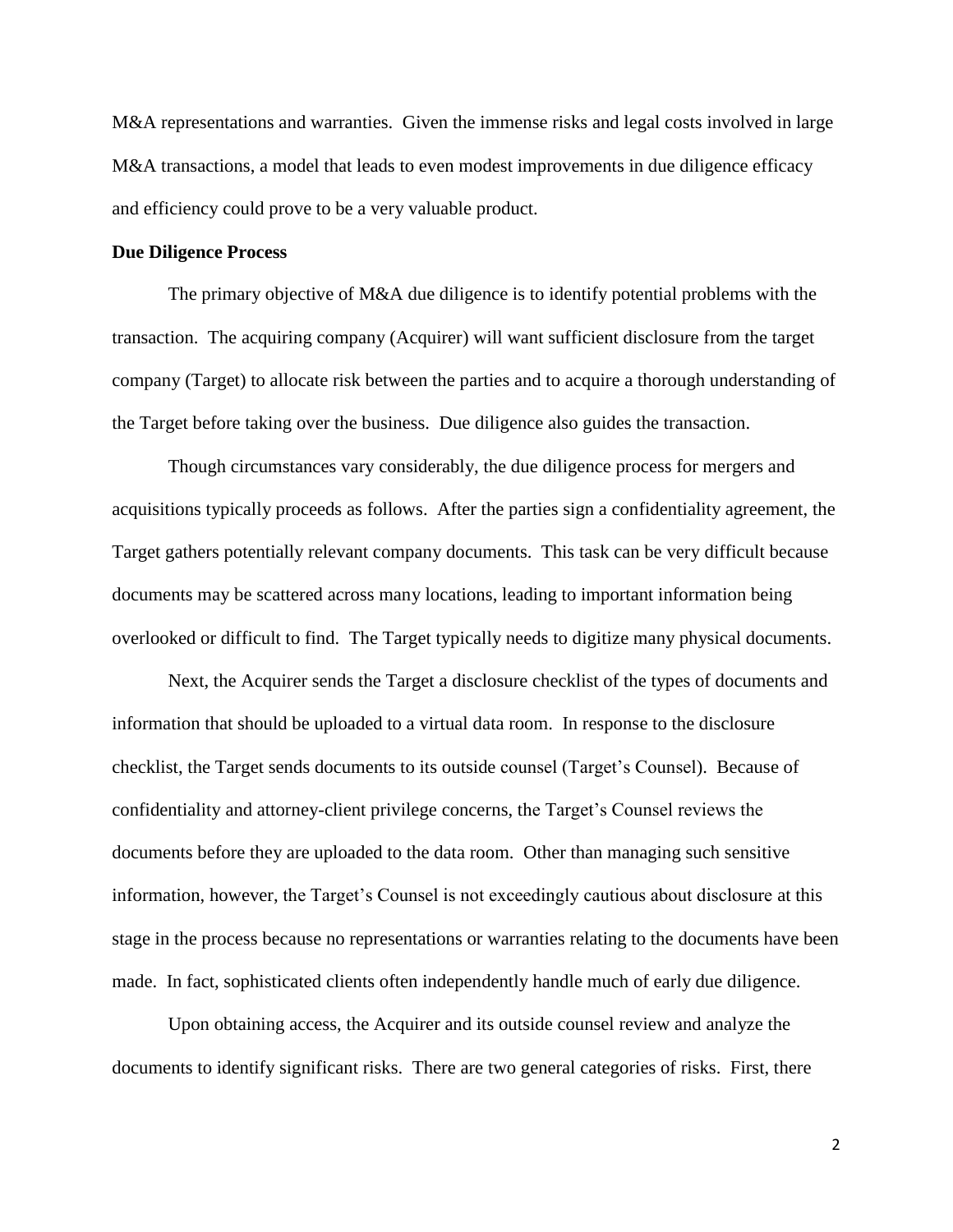could be pre-existing business, financial or liability issues. Second, material consequences could flow from the transaction due to anti-assignment, change-of-control or confidentiality provisions, for example. In addition, the business combination could raise antitrust concerns. Once the parties are ready to proceed with the transaction, they sign a letter of intent.

Throughout the due diligence process, the parties negotiate the terms of the business combination agreement (Agreement). In the Agreement, the Target typically makes several representations and warranties, subject to specific exceptions that are disclosed in schedules. Any exception that is not specifically disclosed constitutes a breach of the Agreement. Therefore, the Target's Counsel will insist on carefully drafted, narrow representations to lessen disclosure requirements and reduce potential exposure to substantial liability.

Finally, The Target's Counsel reviews the documents in the data room and classifies them for the disclosure schedules. At this stage of the process, accuracy is very important because of the potential liability mentioned above. In addition, the Agreement typically requires that all documents referred to in the disclosure schedules continue to be in full force and effect.

#### **Tasks Ripe for Automation**

There is currently a strong need to reduce the burden on a Target involved in an M&A transaction. Early in the due diligence process, the Target needs to identify potentially relevant documents (Task 1). Because the Target assumes liability for documents that are withheld in violation of the Agreement, and because complete and accurate disclosure informs and expedites negotiations, an automation-supported method for categorizing documents could add substantial value. Moreover, material information may be found in unexpected places such as emails rather than formal written agreements. For Task 1, the Target would likely employ a model with greater emphasis on recall rather than precision. During this early stage in the due diligence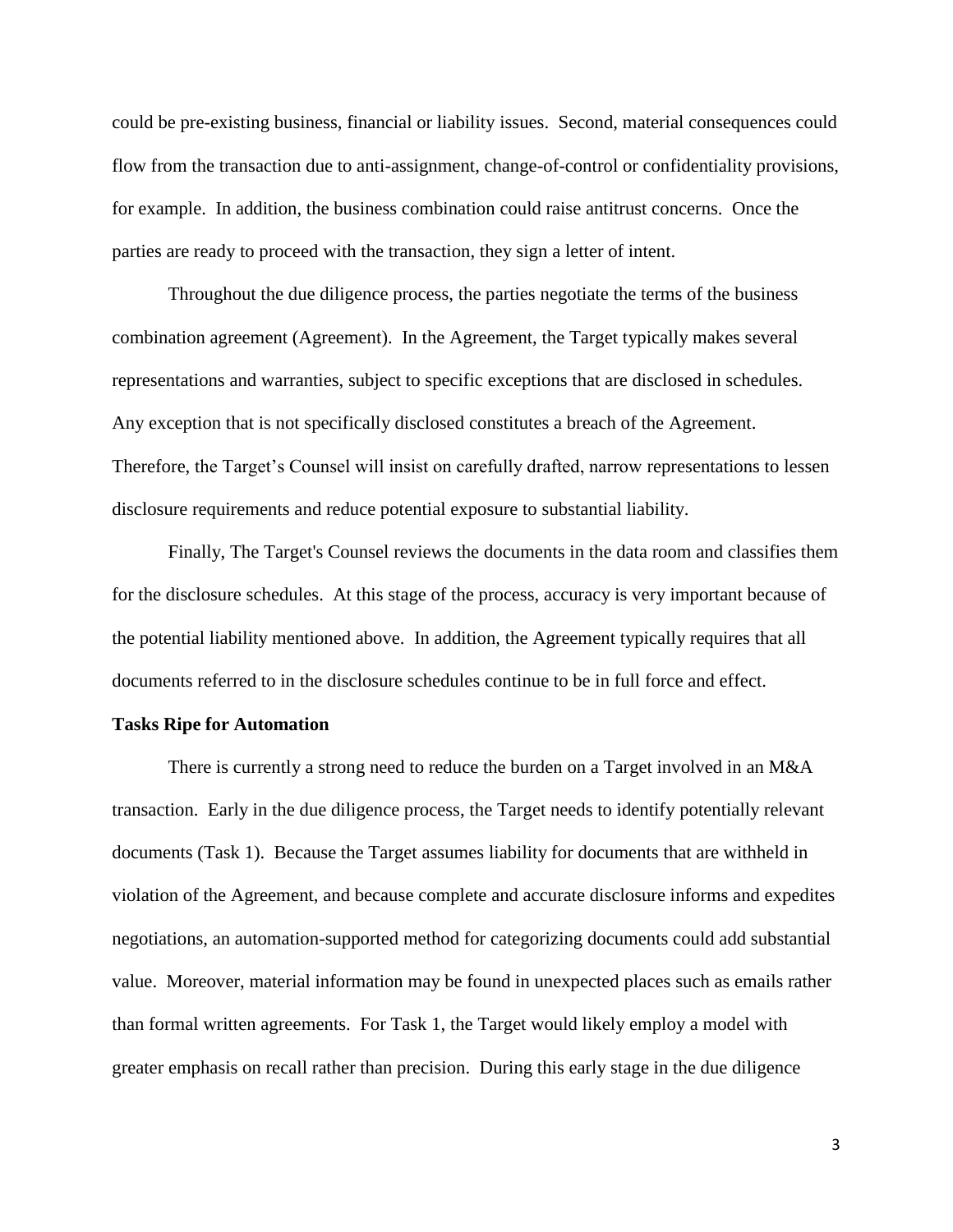process, the Target generally errs on the side of disclosure because the confidentiality agreement is in effect, and the Target has not yet made affirmative representations. However, the Target should not disclose any unrequested documents with attorney-client privilege implications.

Later in the due diligence process, the Target would benefit from an automated model that would classify documents according to the disclosure schedules. Such an algorithm would be particularly valuable because of its ability to catch relevant provisions in unusual documents and locations. For example, a restrictive covenant, such as an anti-assignment provision, might be contained in an email rather than as part of a formal, integrated written agreement. In addition, an automation-supported process could increase efficiency and effectiveness, which is normally hindered by complexity. Automation-supported highlighting and categorizing of potentially relevant provisions could ease the difficult task of identifying and cataloguing every applicable provision in each and every document. For this more nuanced task of assigning documents to disclosure schedules (Task 2), the Target would likely need a more precise model. Unlike Task 1, the model should be tuned in favor of precision over recall because the highlighting, organizing and prioritizing functionality would significantly boost productivity, because all documents would receive a probabilistic score, and because attorneys would continue to at least manually scan the documents.

### **Proposed Approach**

At the outset, it should be noted that even basic statistical search techniques, combined with intuitive human-machine interaction, could be beneficial for practitioners. For the basic information retrieval task of producing a ranked list of documents in response to a query, there "is no evidence that detailed meaning structures are necessary." [4] For powerful results that could disrupt the legal services industry, however, the following approach is proposed.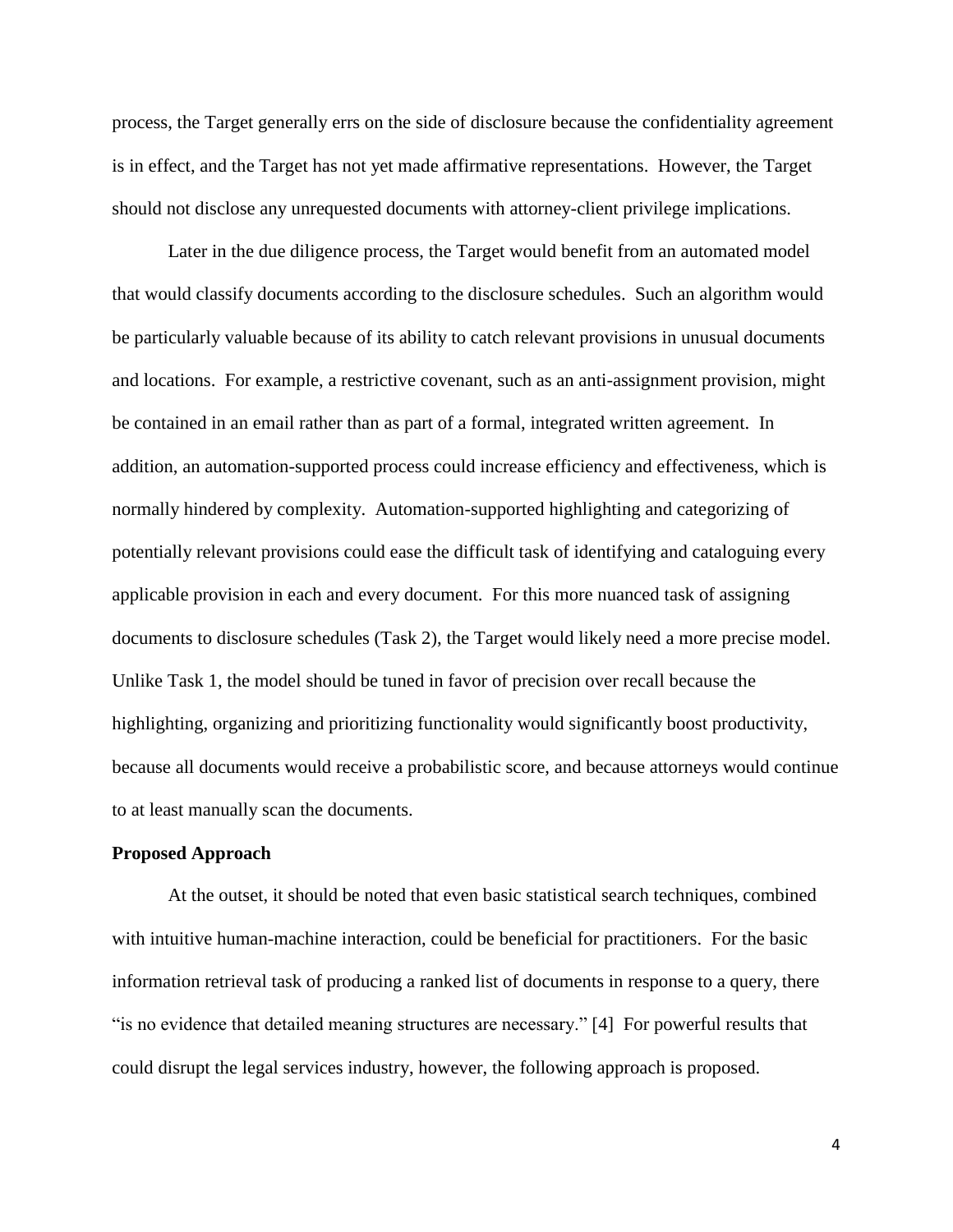Word space models "use distributional statistics to generate high-dimensional vector spaces, in which words are represented by context vectors whose relative directions are assumed to indicate semantic similarity." [3] Random Indexing (RI), a scalable alternative to Latent Semantic Indexing (LSI), is an incremental word space model that involves the allocation of elemental vectors followed by training. [1] RI reverses the traditional dimension reduction process by first accumulating context vectors, typically based on documents and terms, and then by constructing a co-occurrence matrix. Due to greater efficiency and parallelization, RI offers a substantial computational advantage over Singular Value Decomposition, enabling scalable dimension reduction. In addition, the semantic space of document and term vectors can be built incrementally as new information is added. However, RI falls short on making meaningful indirect inferences, particularly when terms do not co-occur in any document. Fortunately, RI can be adapted to employ an iterative, cyclical training method known as Reflective Random Indexing (RRI), where "the system generates new inferences by considering what it has learned from a data set in a previous iteration." [1] RRI is a more efficient and flexible way to achieve the same dimensionality reduction as LSI. An RRI algorithm can be tuned and iterated rapidly; because of its reliability and speed, RRI could be used as "an interactive, exploratory tool during early data analysis, culling, analysis and review phases." [2]

An RRI model "builds a set of semantic vectors, in one of several variations – term-term, term-document and term-locality." [2] A training cycle consists of using document vectors to generate term vectors and vice versa. Each term vector represents a condensed version of the applicable documents, and each document vector summarizes the significant terms in the document. The aggregation of these vectors represents the "semantic nature of related terms and documents." [2] The semantic vector space is organized in clusters, enabling directed searches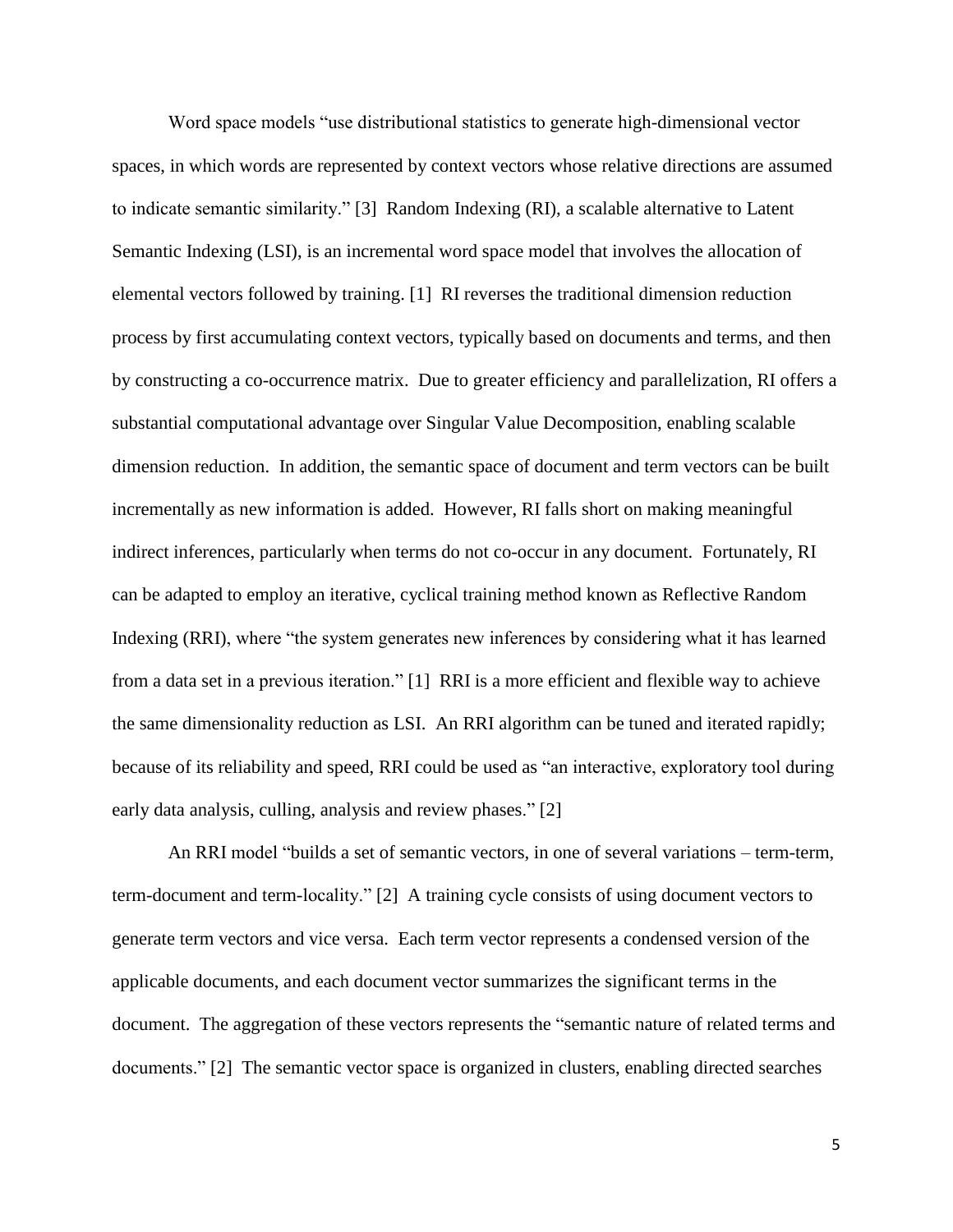to improve efficiency. This paper asserts that compelling results could be obtained by integrating an RRI model into the M&A due diligence process.

## **Implementation**

Task 1 and Task 2 involve identifying and classifying documents that must be disclosed as part of the M&A due diligence process. RRI could be utilized to accomplish both tasks, greatly increasing the efficiency and effectiveness of such document review.

There are several disclosure requirements that are essentially standard for most M&A transactions. It is highly likely that a model could be successfully trained to recognize relevant documents for the more standardized and unambiguous terms in the Agreement. The model could be trained on many examples of these substantially similar provisions. Some common examples are confidentiality, non-competition, infringement, indemnification, most-favorednation, dispute resolution and change-of-control provisions. In addition, corporate organizational documents and employment, license, settlement, exclusivity, joint venture and distribution agreements may fall into this category. Regulatory filings and communications may also be recognizable. A model that can correctly identify the responsive documents for relatively standard, clear terms would be useful across transactions without the need for much individual transaction customization. For some other provisions, their positions along the ambiguity and standardization spectrums may vary more depending on the circumstances. For example, definitions could differ for "contracts of indebtedness" or "outstanding or pending litigation."

The second category of terms is very similar to the first except that these terms involve some specific information. For example, the Agreement might not require disclosure of distribution agreements unless they are above a minimum threshold value, such as \$100,000 per year. Notwithstanding such a provision, however, the Agreement might require disclosure of all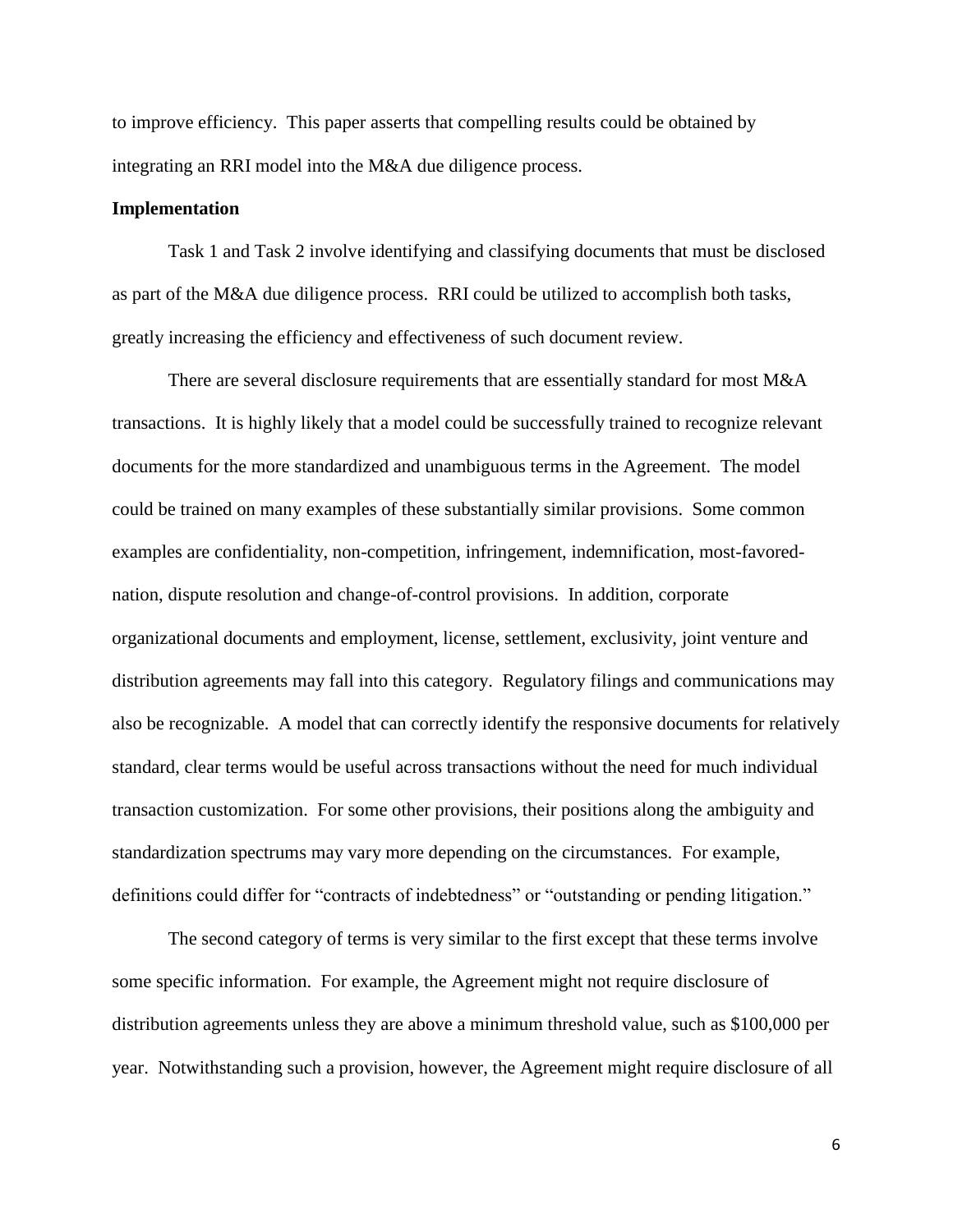distribution agreements (and many other contracts) involving specific periods of time, particularly those beginning after the Target's most recent financial statements or ending before or soon after the expected closing. Some other common examples are specific employment agreements and insider transactions involving specific related parties. As the number of documents increases, the model's ability to distinguish between similar and responsive documents should increase using an RRI approach. However, these terms are more specific to an individual transaction. Therefore, the model may not have sufficient data to make accurate determinations, or the costs of training the model may outweigh the benefits of automation.

The final, and most difficult to model, category along the spectrums is comprised of ambiguous and not highly standardized terms. For such terms, the model may be able to identify potentially relevant documents but have difficulty analyzing nuanced concepts. For example, the Agreement would most likely include a representation and warranty that the Target is not a party to any "material" contracts other than those specifically disclosed in the corresponding schedule. For such vague terms, the model might need to engage in a more sophisticated analysis to reach responsiveness determinations. Although "material" is a term of art in securities regulation, and although the model could be trained on subsets of materiality based on detailed definitions, the model would need to be iterative because materiality is often highly dependent on context.

Because terms of the Agreement are revised during negotiations and because terms are similar across transactions, a successful model must be iterative, continually accommodating new documents, objectives and responses. For example, the Acquirer might initially request disclosure of all employment agreements. The parties might then revise this term, and the corresponding disclosure schedule, to only senior employees, such as vice presidents and above. RRI offers this flexibility, allowing for fast and easy updated results.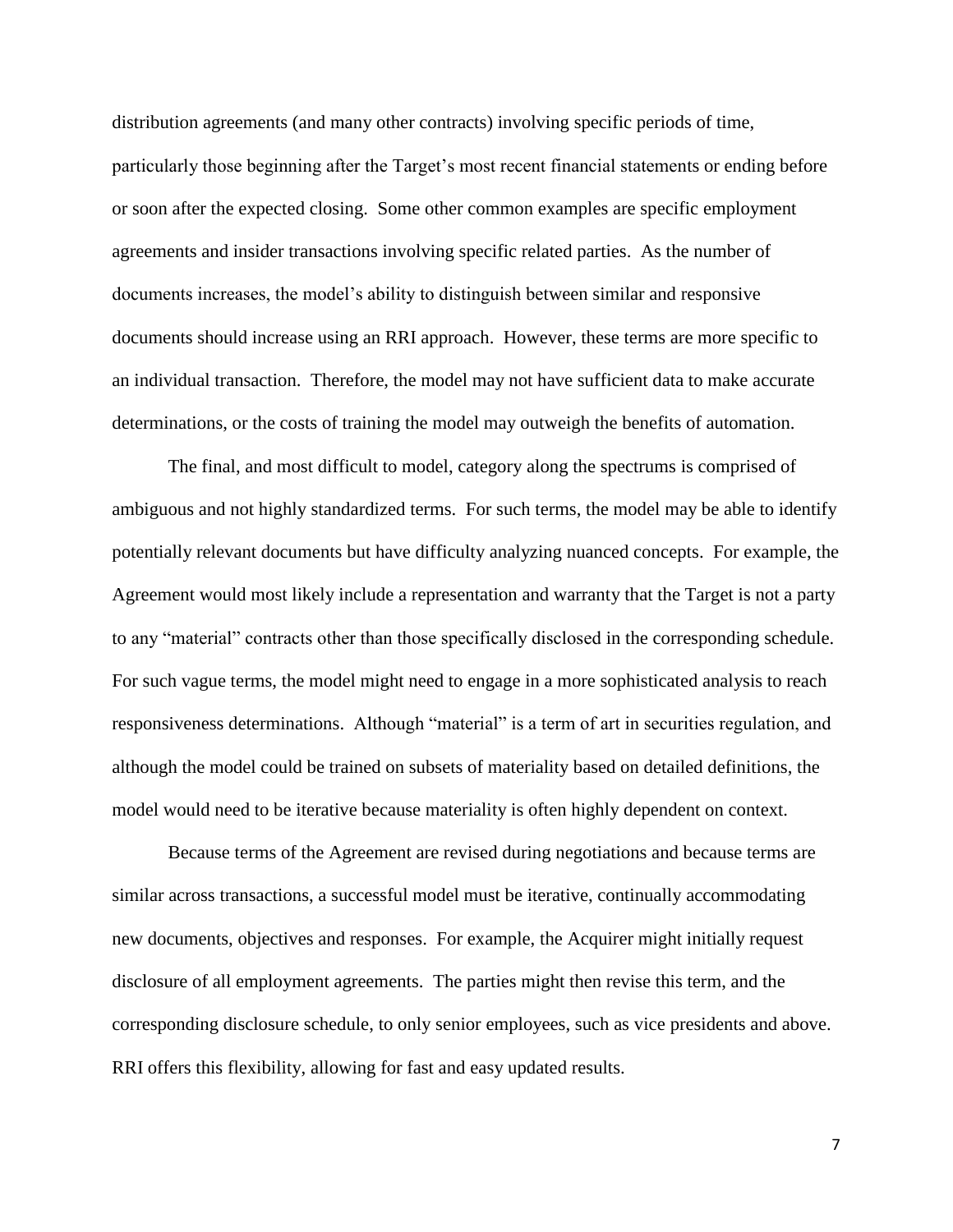The queries would be derived from a due diligence checklist, the terms of the Agreement and the disclosure schedules. Query formulation is an important factor in the efficacy of IR systems. Queries could be pre-loaded in the software, and users could make example provisions the queries themselves, taking advantage of the standardization of many terms. For each query, the proposed model would score each document as a function of the applicable document vector. Utilizing this score, the model would rank all of the documents for each query to facilitate prioritization. The model would organize all of the queries and results so that some documents would be located in multiple labeled query clusters. Finally, the model would highlight the most relevant words in each document based on the term vectors, enabling faster manual review. The software could utilize different colors for different queries so that users could evaluate multiple queries at the same time. With all of the above functionality, the user could easily manually label a document as responsive or not, and the software would reorganize the document accordingly. Except for highly unusual terms in M&A agreements, the model would continually improve with every transaction.

To maximize efficacy and adoption, the proposed model could be developed, tested and marketed by a virtual data room provider. Virtual data rooms offer transacting parties a secure online location to store and review confidential documents. Data room providers have access to a rich data set of millions of documents, and responsiveness functionality could be integrated to improve users' efficiency. For example, attorneys could mark documents as responsive to certain terms, and this label could attach to the document along with the attorney's identification. With this added functionality, data room providers could utilize attorney responses to train the model and further its development. Data room providers would need to negotiate such testing with customers, however, especially because many of the documents are confidential.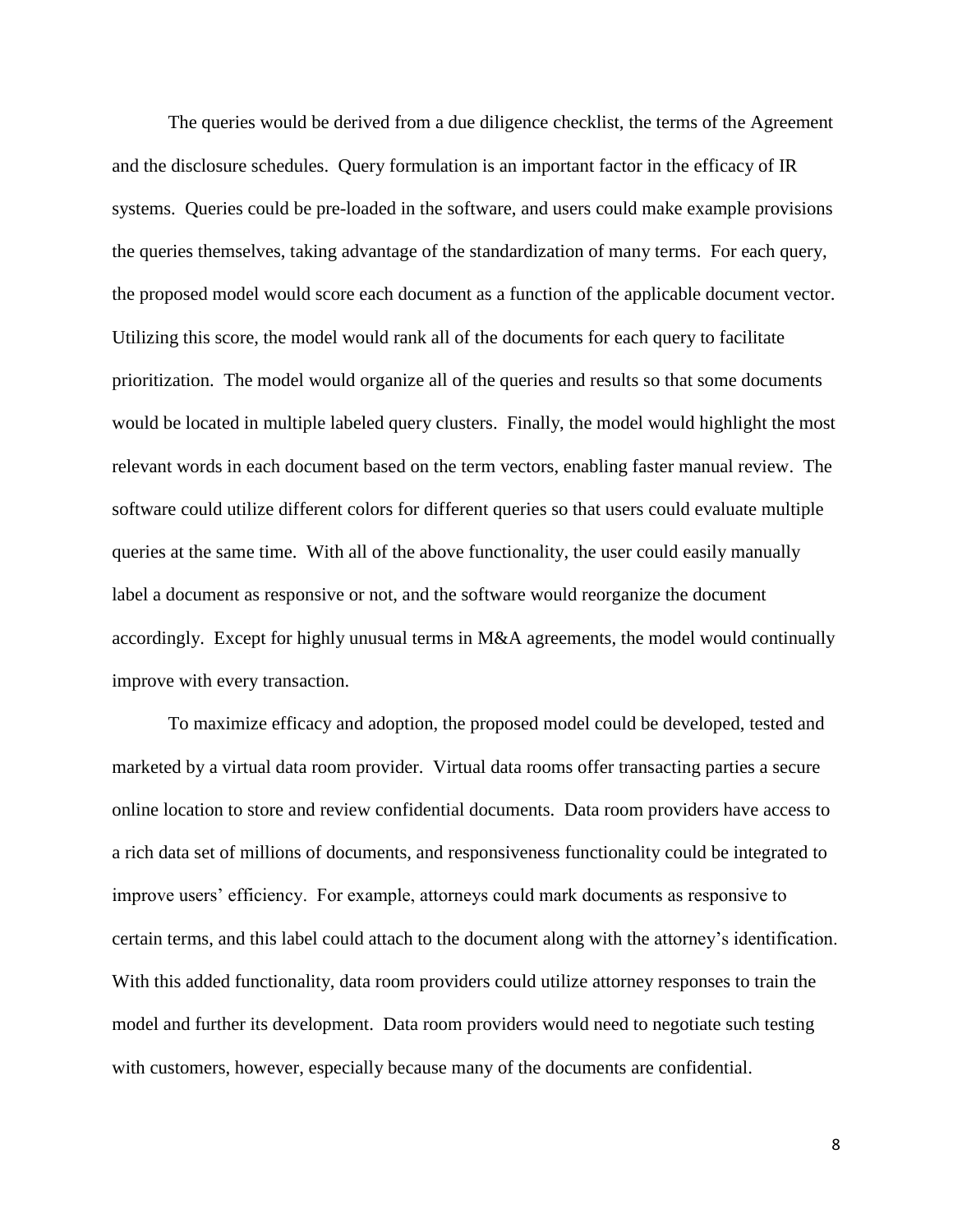Although partnering with a data room provider is proposed, there are at least two other promising avenues for testing. First, a large law firm that is repeatedly involved in M&A transactions would offer many of the same benefits without the confidentiality problem, because clients depend on outside attorneys to become thoroughly familiar with their confidential documents. The model could be trained on manual attorney responses during real M&A deals. Second, a researcher could utilize the large Bloomberg "DealMaker" database, which capitalizes on the fact that many agreements involving publicly traded companies are publicly disclosed in the EDGAR database. DealMaker has pre-classified agreements and advanced search capabilities. The model could be trained on a subset of this corpus of pre-classified documents to recognize the most common provisions and agreements.

Future research should focus on realistic testing and user-friendly design. To encourage wide acceptance of this new product, the model should be easily integrated into the current due diligence process. Once attorneys and their clients come to depend on the model, solutions could be developed for more advanced due diligence tasks.

## **Conclusion**

Many expensive hours are spent reviewing documents for the vast M&A market. The due diligence process could be largely automated, leading to cheaper, faster transactions with better risk management. Reflective Random Indexing offers an elegant, efficient solution to the challenge of classifying, organizing, prioritizing and highlighting corporate documents. Additional, complementary techniques could also be used. Thanks in large part to advances in ediscovery, M&A due diligence tasks are ripe for automation. Even with modest implementation of this proposed approach, law firms and their clients could realize significant gains.